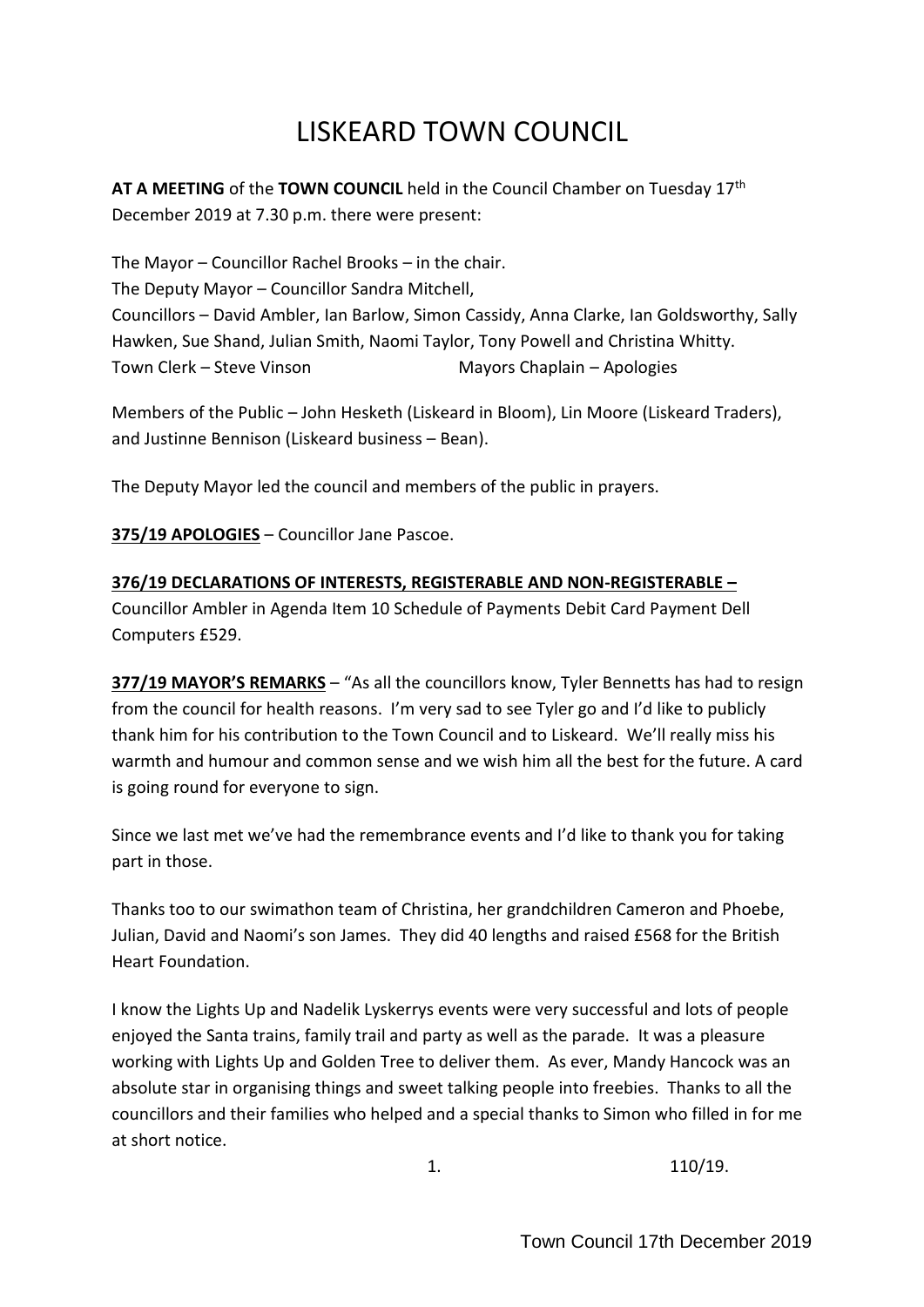I and other councillors have been involved in other pre-Christmas events include appearing on Liskeard Radio, a lovely Christmas concert at the Echo Centre, the Eventide Christmas Fair, the St Petrocs carol service in Truro cathedral and, of course the Methodist and town council carol service last Sunday which was great. Several people told me afterwards how much they appreciated including the Cornish carol from Nadelik Lyskerrys.

I wish you all a happy Christmas and a peaceful and fulfilling new year.

#### **378/19 TO RECEIVE AND ADOPT THE MINUTES OF THE 29TH OCTOBER 2019 COUNCIL**

**MEETING:** – The Mayor proposed, Councillor Taylor seconded, and the Council **RESOLVED** to **ADOPT** the minutes of the Council meeting held on 29th October 2019.

#### **379/19 TO RECEIVE AND ADOPT THE MINUTES OF THE 7TH NOVEMBER 2019 SPECIAL**

**COUNCIL (RIFLES) MEETING:** – Councillor Cassidy proposed, Councillor Whitty seconded, and the Council **RESOLVED** to **ADOPT** the minutes of the Special Council meeting held on 7th November 2019.

# **380/19 TO RECEIVE AND ADOPT THE MINUTES OF THE 7TH NOVEMBER 2019 SPECIAL COUNCIL MEETING:** – The Mayor proposed, Councillor Powell seconded, and the Council **RESOLVED** to **ADOPT** the minutes of the Council meeting held on 7th November 2019.

The Mayor reminded the meeting that there were three projects currently being progressed as part of the phase one regeneration of the former cattle market site.

- 1. The workspace centre being developed by Cornwall Council and the subject of a pre application consultation.
- 2. The Town Council container-based workspace and businesses support proposal referred to as the Cattle Market Makers Project.
- 3. The Events Area proposal which was being proposed by the Town Council on a 3 year lease basis.

**381/19 PUBLIC PARTICIPATION** – This item was brought forward on the agenda. The circulated correspondence noted that as the events area proposal did not impact on the disabled and car parking spaces in the way some correspondents feared, it was possible that they had mistaken the site shown as market stalls on the pre application for the Cornwall Council workspace centre as being the same as the Town Council event area. The Town Clerk advised that he had been in receipt of one e-mail which he had not placed in the written report as he thought that an element of its content might be considered libellous. It was considered that item of correspondence should be considered in PARTII.

2. 111/19.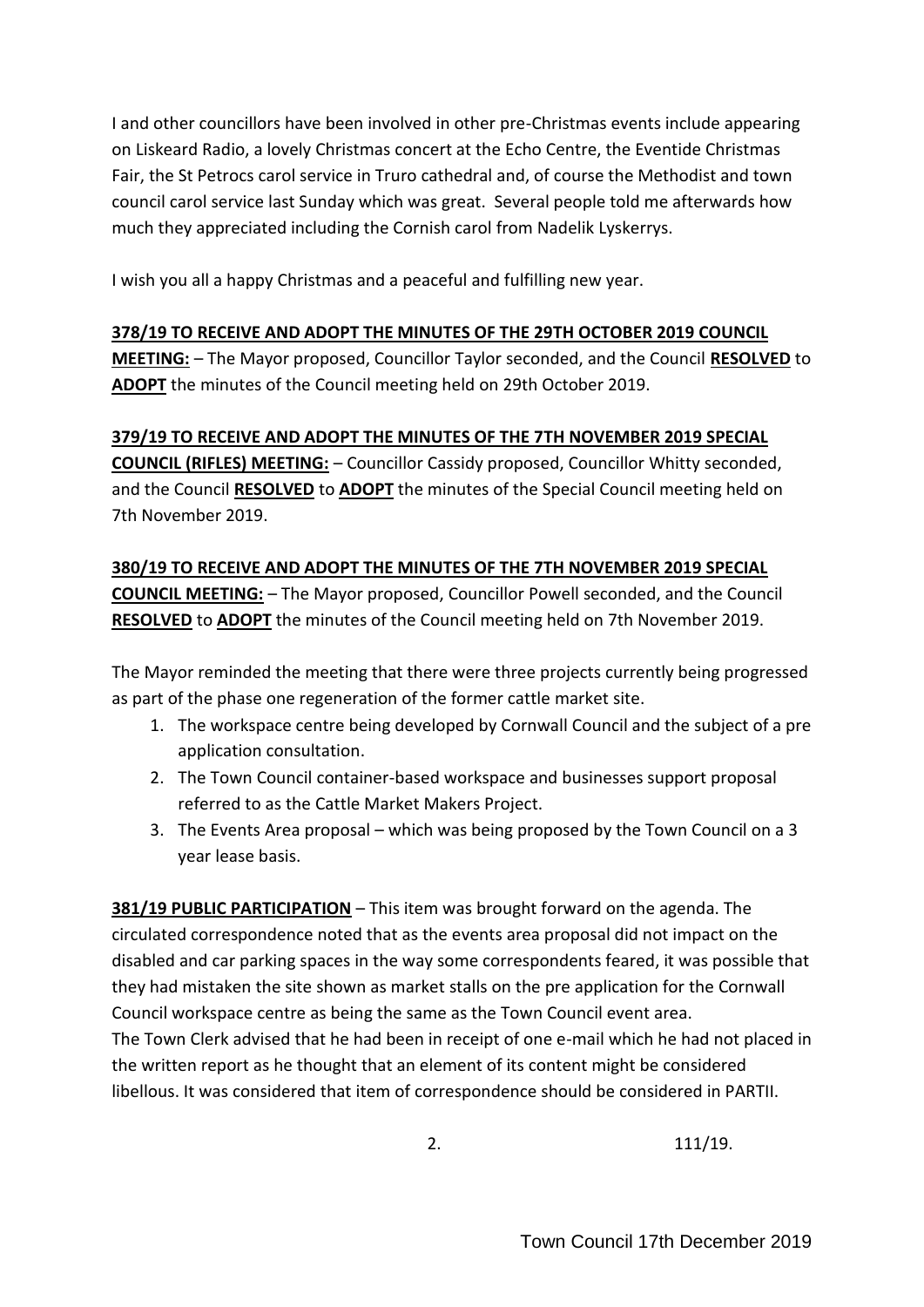Councillor Hawken proposed, Councillor Cassidy seconded and the Council **RESOLVED** to go into PARTII.

### **382/19 PART II - PUBLIC BODIES (ADMISSION TO MEETINGS) ACT 1960**

**Pursuant to Section 1(2) of the Public Bodies (admission to meetings) Act 1960 and having regard to the confidential nature of the business to be discussed, the Press and Public be excluded from the meeting for the following item of Business:**

**An item of potentially libellous correspondence.** 

#### **383/19 PUBLIC BODIES (ADMISSION TO MEETINGS) ACT 1960**

**Pursuant to Section 1(2) of the Public Bodies (admission to meetings) Act 1960 and having regard to the confidential nature of the business to be discussed, the Press and Public were readmitted to the meeting.**

It was agreed that the Town Clerk would investigate the comment regarding bullying.

Lin Moore and John Hesketh asked questions related to the Cattle Market developments.

# **384/19 TOWN CLERK'S UPDATE – ITEMS FROM THE 29TH OCTOBER 2019 COUNCIL AND 7TH NOVEMBER 2019 SPECIAL COUNCIL MEETINGS NOT ALREADY ON THE AGENDA**

**FREEDOM OF THE TOWN SCROLL** – Noted that a Liskeard Town scroll was being produced from the template provided by the Rifles.

**EVENTS AREA NNDR FEEDBACK** – It was noted that Falmouth Town Council, Launceston Town Council and Truro City Council all confirm that NNDR is not paid by them for the operation of events areas. Cornwall Council has confirmed that as landlord, they would cover the cost of any NNDR liability should there be any. This would be indicated in the lease.

It was considered that the NNDR situation now being clarified, the previous Council minute gave full approval (Minute 313/19 7<sup>th</sup> November 2019 "to approve the events licence, but on a 3 year lease with a break clause at the end of the first year; and subject to clarification that the Town Council will not be charged business rates on the area."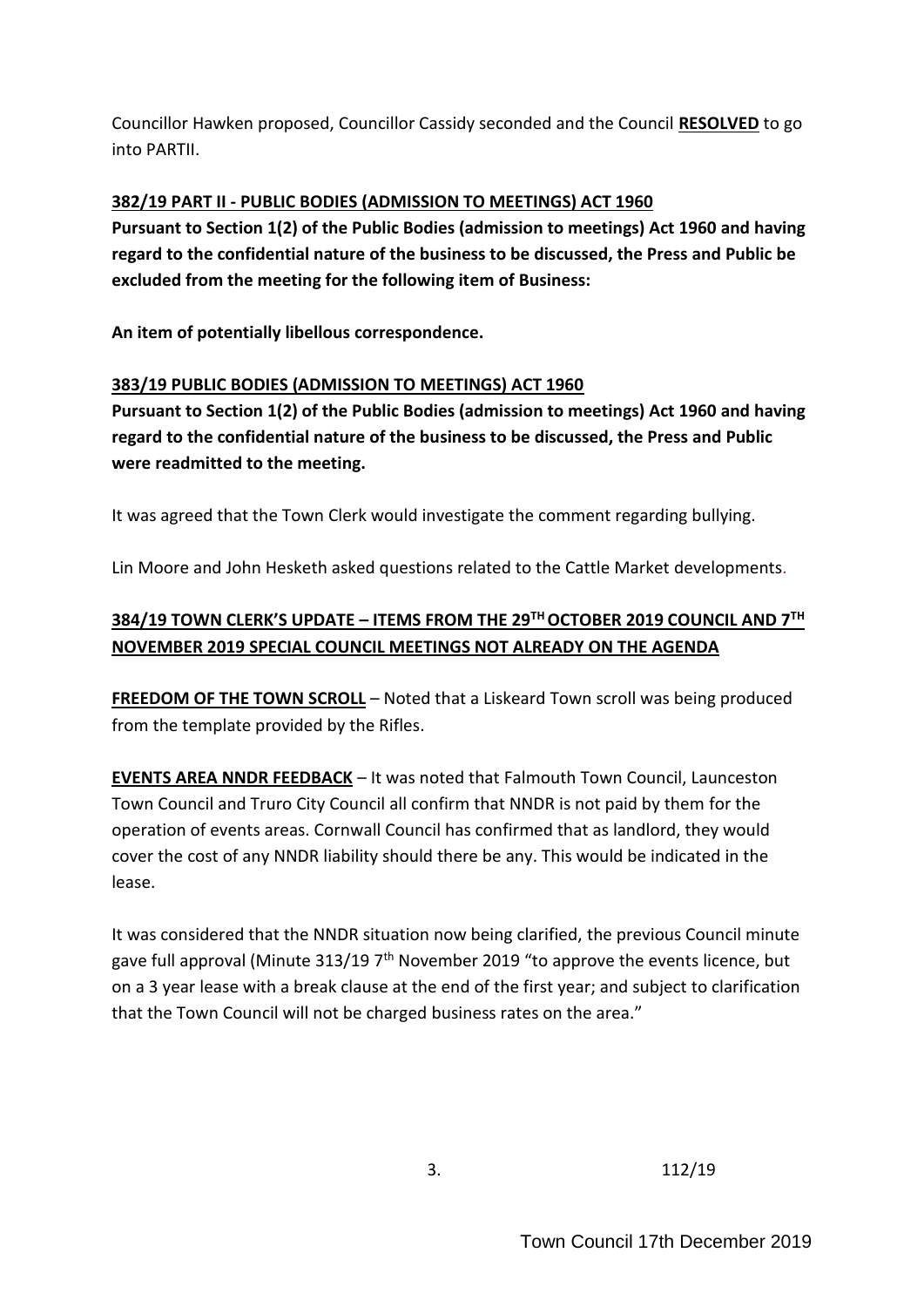# **385/19 CATTLE MARKET MAKERS PROJECT – COMMUNITY LEAD LOCAL DEVELOPMENT**

**(CLLD) (Judith Hann Programme Manager – CLLD)** – Judith Hann provided an update which included:

- Following our submission of the Expression of Interest funding had been ring fenced towards the project.
- The local Community Lead Local Development group considered applications on a monthly cycle.
- An application of the size proposed by the Council could take  $3 4$  months to assess. It was one of the largest applications to be received. It was the only application from a Town Council.
- There was an ability to make a cashflow loan at 0% rate of interest to assist projects (if the Town Council were to purchase rather than lease the containers this would be necessary.)
- There was a CLLD budget from which Cornwall Council could support the project (for example, should the project be more easily delivered as a 45% rate of grant an outright purchase and Town Council ownership rather than a 72% rate of grant on a lease of a Cornwall Council owned set of container units.)
- Other projects were known to being developed by various parties, whilst the Programme Manager thought that a more complete application and spreadsheets could be worked on when meetings had taken place with ISO spaces and Cornwall Council and submitted in January, later in the year applications timescales would start to get too short to deliver with the programme period.

In discussion it was noted,

- VAT advice would be needed in regard the various options.
- Would Corporation Tax be levied if the Town Council made a surplus?
- As some of the hours of the Town Clerk, Responsible Financial Officer and Accounts Clerk could be booked against the CLLD project this might help the Council in budget and precept setting. (although if the Council employed someone to backfill this would be cancelled out.)

Councillor Powell proposed, Councillor Cassidy seconded and the Council **RESOLVED** to express support for the submission of the bid and to ask for a special meeting late in January to fully consider it. The draft 'narrative' would be circulated to councillors for consideration. The spreadsheets would be worked up further following meetings with ISO spaces and Cornwall Council and the Programme Manager.

4. 113/19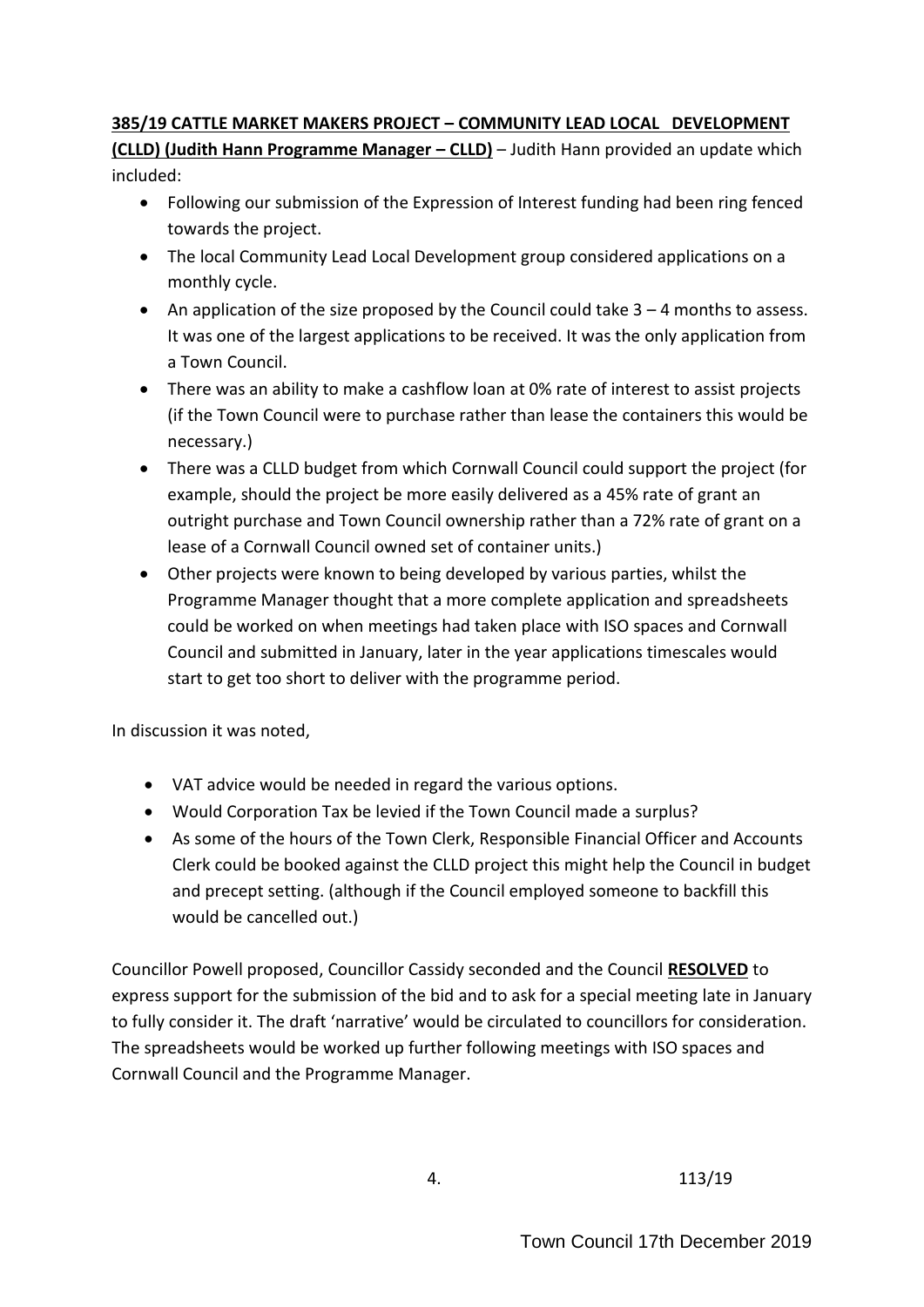# **386/19 COMMITTEE MEETINGS – MINUTES:**

**a. PLANNING COMMITTEE HELD ON MONDAY 4TH NOVEMBER 2019** – Councillor Powell proposed, Councillor Taylor seconded and the Council **RESOLVED** to **NOTE** the minutes of the Planning Committee held on 4<sup>th</sup> November 2019.

# **b. COMMUNICATIONS & ENGAGEMENT COMMITTEE HELD ON TUESDAY 5TH NOVEMBER**

**2019** – Councillor Clarke proposed, Councillor Cassidy seconded and the Council **RESOLVED** to **NOTE** the minutes of the Communications & Engagement Committee held on 5th November 2019.

**c. FACILITIES COMMITTEE HELD ON TUESDAY 12TH NOVEMBER 2019** – Councillor Goldsworthy proposed, Councillor Smith seconded, and the Council **RESOLVED** to **NOTE** the minutes of the Facilities Committee held on 12<sup>th</sup> November 2019.

**Motions: i) Minute 319/19b. - RECOMMEND** to Council that it considers how the Council can support and assist activities to alleviate the financial pressure for those struggling to afford sanitary products, and to promote Period Dignity for the Town's residents. – It was noted that the inclusion of Agenda Item 11 provides for the consideration of this motion. **ii). Minute 323/19b.** Councillor Goldsworthy proposed, Councillor Cassidy seconded and the Council **RESOLVED** to adopt the Castle Park Strategy (attached to the agenda 8.c.ii). **iii). Minute 325/19** Councillor Shand proposed, Councillor Smith seconded and the Council **RESOLVED** to create a salt bin budget line of £2,500 per annum to provide for salt bin top ups as and when required.

**d. FINANCE, ECONOMIC DEVELOPMENT & GENERAL PURPOSES COMMITTEE HELD ON TUESDAY 19TH NOVEMBER 2019** – The Mayor proposed, Councillor Cassidy seconded, and the Council **RESOLVED** to **NOTE** the minutes of the Finance, Economic Development & General Purposes Committee held on 19<sup>th</sup> November 2019.

**e. PLANNING COMMITTEE HELD ON MONDAY 25TH NOVEMBER 2019** – Councillor Whitty proposed, Councillor Taylor seconded and the Council **RESOLVED** to **NOTE** the minutes of the Planning Committee held on 25<sup>th</sup> November 2019.

5. 114/19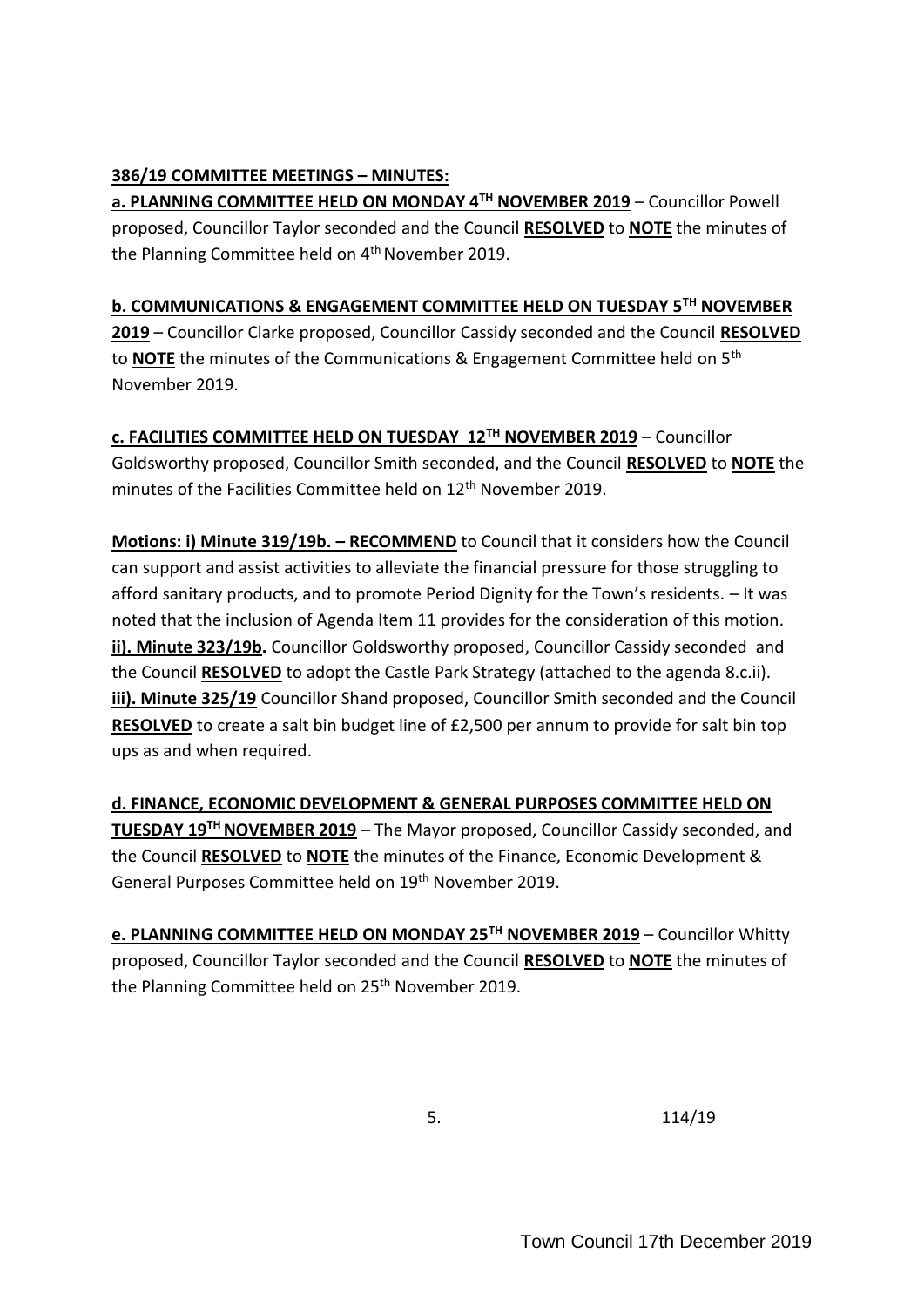# **RESPONSIBLE FINANCIAL OFFICER (RFO) REPORTS 9-10**

#### **387/19 DRAFT 2020/2021 BUDGET AND PRECEPT SETTING INFORMATION (circulated 29th**

**November 2019)** – Following discussion, Councillor Smith proposed, Councillor Ambler seconded and the Council **RESOLVED** to refer to the January committee cycle, the draft budgets with the target of a 0% or standstill budget pro-rata for each committee, with each service committee supplied with details of the relevant nominated reserves.

**388/19 SCHEDULE OF PAYMENTS** – The Mayor proposed, Councillor Cassidy seconded and the Council **RESOLVED** to approve the schedule of payments.

#### **389/19 GRANT APPLICATION – COMMUNITY TREASURE CHEST – PERIOD POVERTY**

Councillor Ambler proposed, the Deputy Mayor seconded, that a grant of £500 be approved. The Mayor proposed, Councillor Hawken seconded an amendment, that the project include some reusable items with information on how to use them. The Council **RESOLVED** to approve a grant for £500 towards the cost of the project, with the requirement that they include some reusable items with information on how to use them.

**390/19. ENVIRONMENT EMERGENCY WORKING GROUP (see attached minutes 12a and draft workplan 12b)** – Councillor Taylor proposed, Councillor Cassidy seconded and the Council **RESOLVED** to declare a climate emergency and note the draft work plan proposed by the Environment Emergency Working Party.

**391/19. "MAKING SPACE FOR NATURE" UPDATE** – Councillor Cassidy proposed, Councillor Ambler seconded and the Council **RESOLVED** to **SUPPORT** the "Making Space for Nature" project.

Councillor Cassidy proposed, Councillor Smith seconded and the Council **RESOLVED** to **PRIORITISE** the Castle Park project within its preferred list of potential sites for inclusion into the project and offers any supporting feedback to the Making Spaces team.

# **392/19 CORNWALL COUNCIL PLANNING DECISIONS** – noted.

6. 115/19